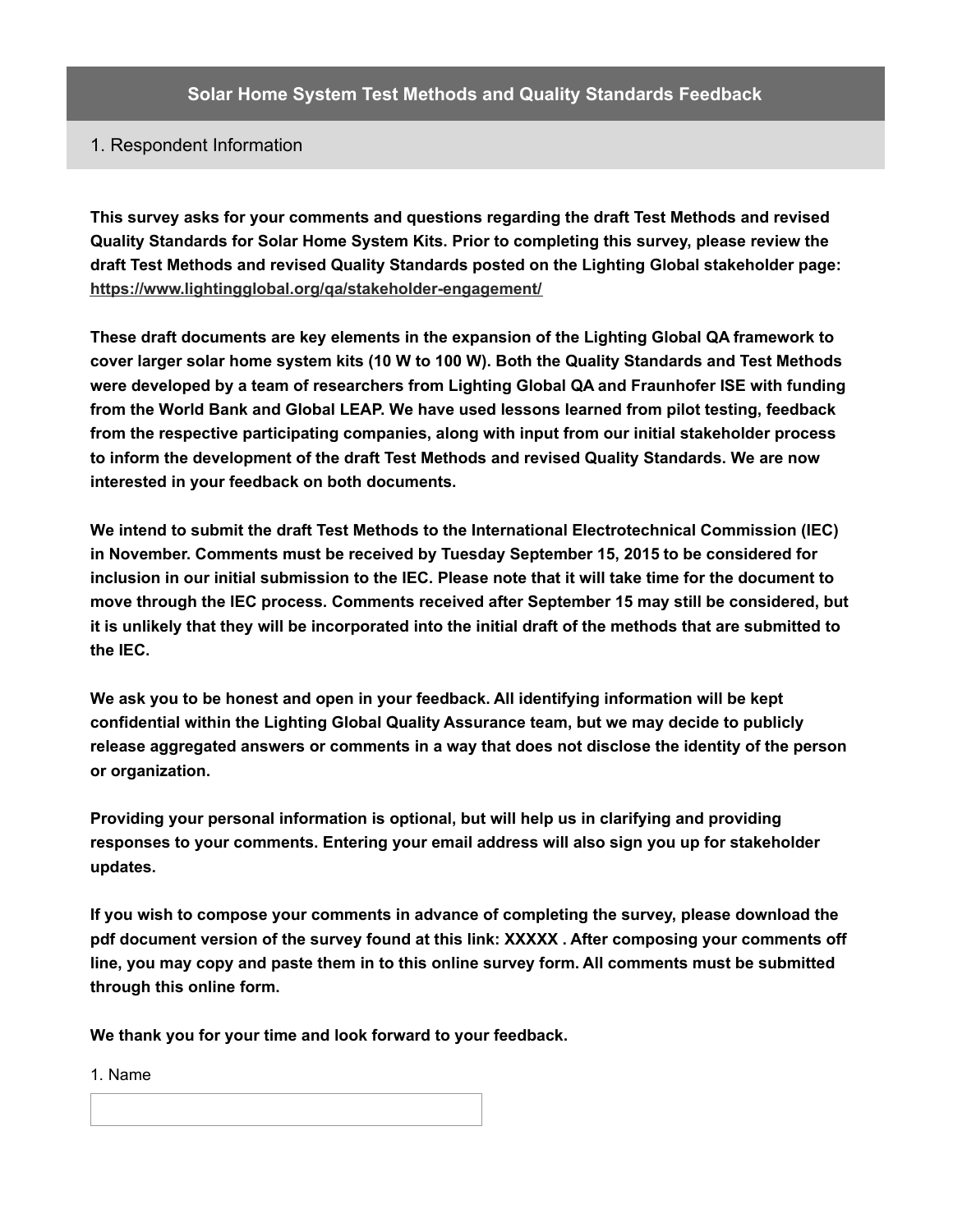### 2. Company or Organization

#### 3. Job Title or Position

#### 4. Email Address

\* 5. What is your primary connection to off-grid lighting?

- Manufacturer/Assembler (final products)
- Manufacturer (components)
- Distributor
- Retail Vendor
- Government
- NGO
- Academic Institution/University
- Financial Institution
- Development Agency
- **Testing Lab/Lighting Research Facility**
- ◯ End User

6. Country you are most often located (this will help us schedule the timing for future webinars).

# **Solar Home System Test Methods and Quality Standards Feedback**

# 2. Form Organization

**This form is organized as follows:**

- **- You will first have the opportunity to provide feedback on the draft Test Methods.**
- **- The next page will ask for feedback on the revised Quality Standards.**
- **- The last page asks for overall comments about the Quality Assurance Framework for Solar Home**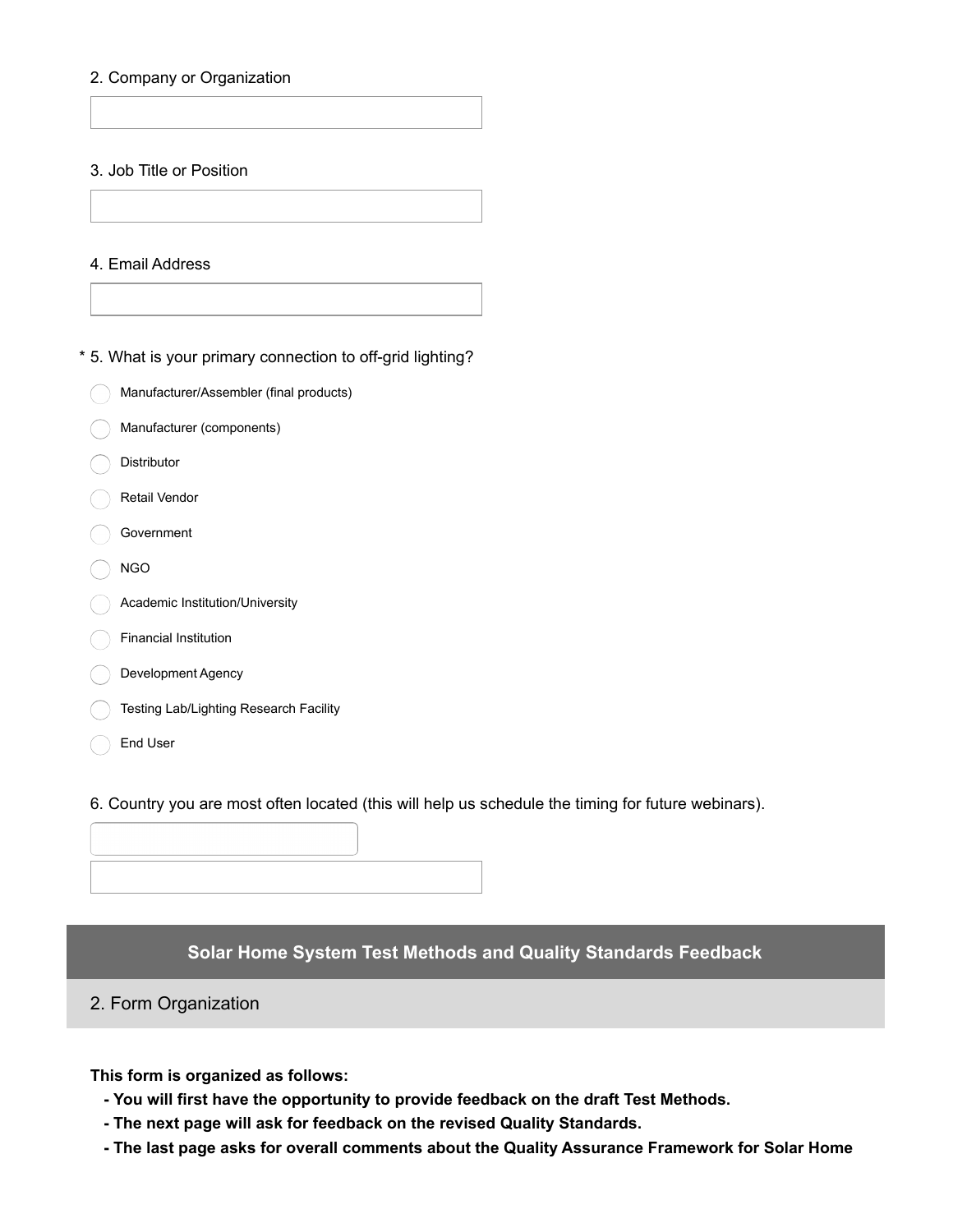## **System Kits.**

7. Do you want to provide feedback on the draft Test Methods? \*

[If you want to provide feedback on the revised Quality Standards, you will still have an opportunity to do so *regardless of your answer to this question.]*

# **Solar Home System Test Methods and Quality Standards Feedback**

3. Comments on Draft Test Methods

**Please review the draft Test Methods and provide your feedback below. The draft document may be downloaded at: <https://www.lightingglobal.org/qa/stakeholder-engagement/>**

**Please note, these methods are similar to those for pico products (IEC Technical Specification 62257-9-5), but include some modifications to accommodate larger systems, as well as new methods, such as the assessment DC ports. Once finalized, we intend to submit the Test Methods for Solar Home System Kits to the IEC for publication as well.**

8. Please provide any overall comments you have about the draft Test Methods.



# **In the following boxes, please provide any specific comments, corrections or questions you have about the draft Test Methods.**

Please place your comments in the appropriate box, which are organized by document section.

If your comment refers to a specific item in the Test Methods, please include the page number and the number of the clause, figure, calculation or table (for example: "On page 113 in section H.5.3, I think a longer stabilization period of 3 hours should be used because...").

If you have no comments on a given section, feel free to leave the box blank.

If you have no specific comments, scroll to the bottom of the page and click "Next".

10. Section 1: Scope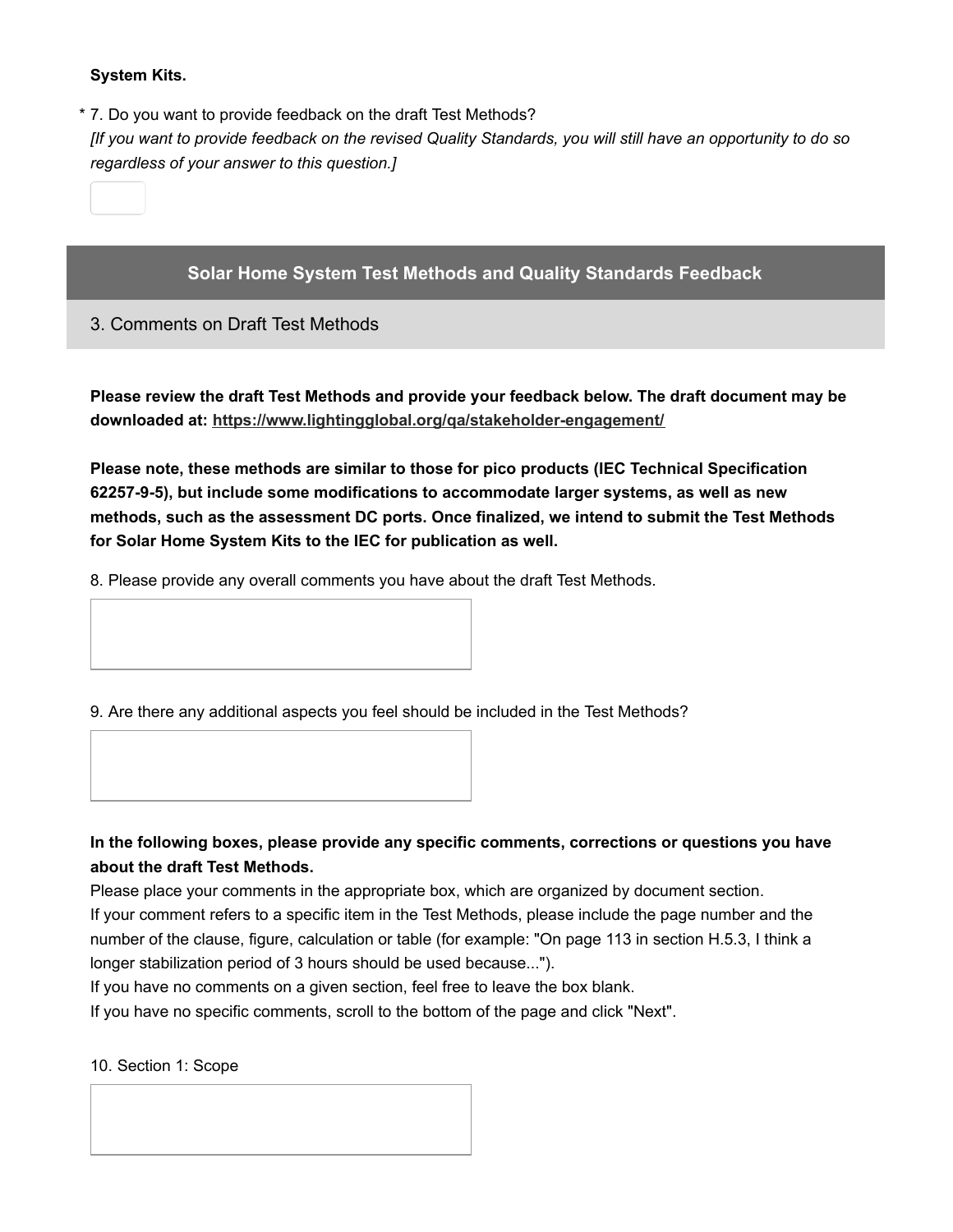# 11. Section 2: Normative references

# 12. Section 3: Definitions

# 13. Section 4: System description

# 14. Section 5: Product specification

### 15. Section 6: Quality test method

#### 16. Section 7: Market check method

17. Section 8: Initial screening method

### 18. Section 9: Standardized specification sheets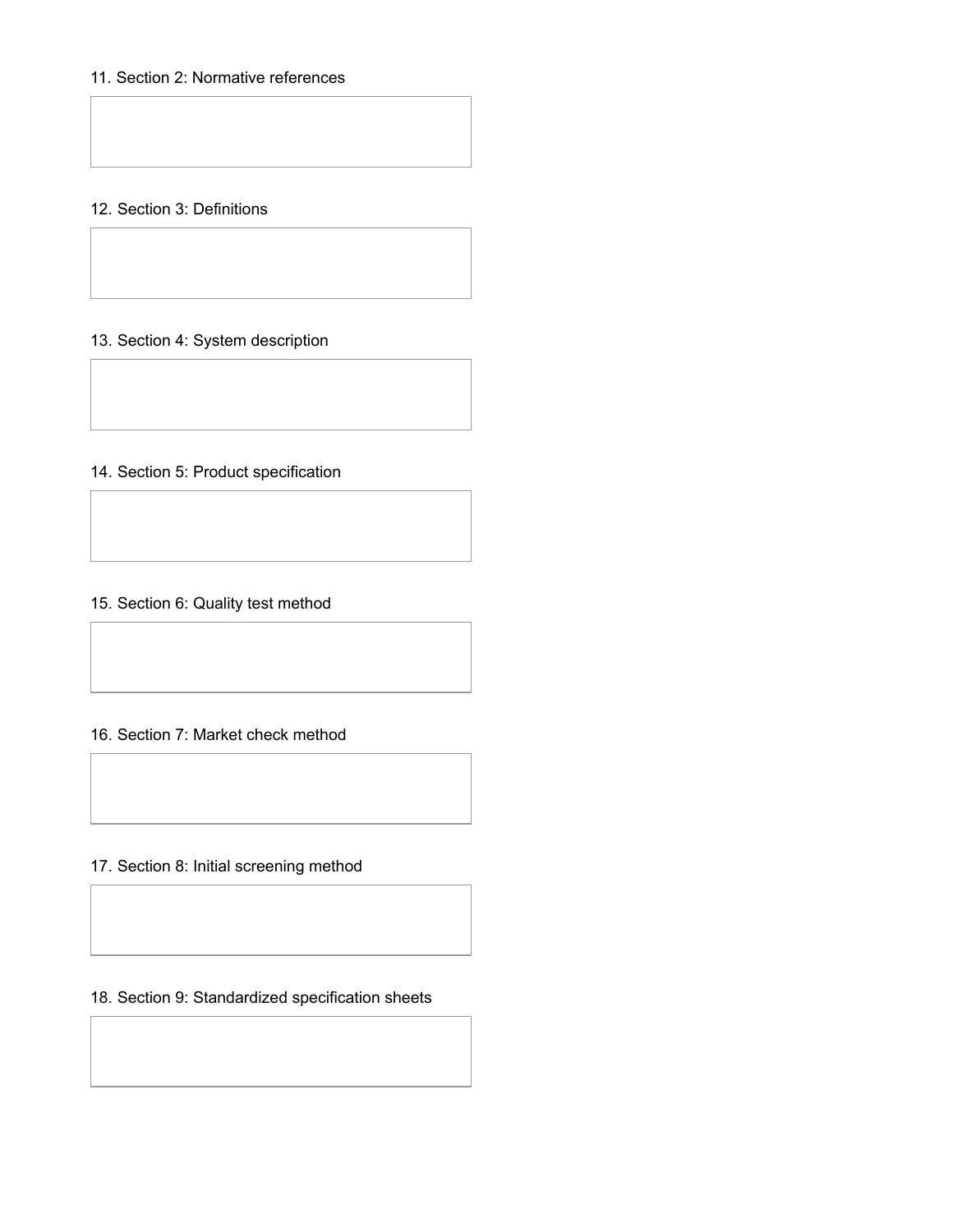19. Annex A: Recommended quality standards and performance criteria for off-grid lighting market support programme qualification

20. Annex B: Example quality standards, warranty requirements, and performance criteria for bulk procurement qualification ("sample tender")

21. Annex C: Recommended SSS guidelines

22. Annex D: Manufacturer self-reported information

# 23. Annex E: Product sampling

### 24. Annex F: Visual screening

### 25. Annex G: Sample preparation

# 26. Annex H: Power supply setup procedure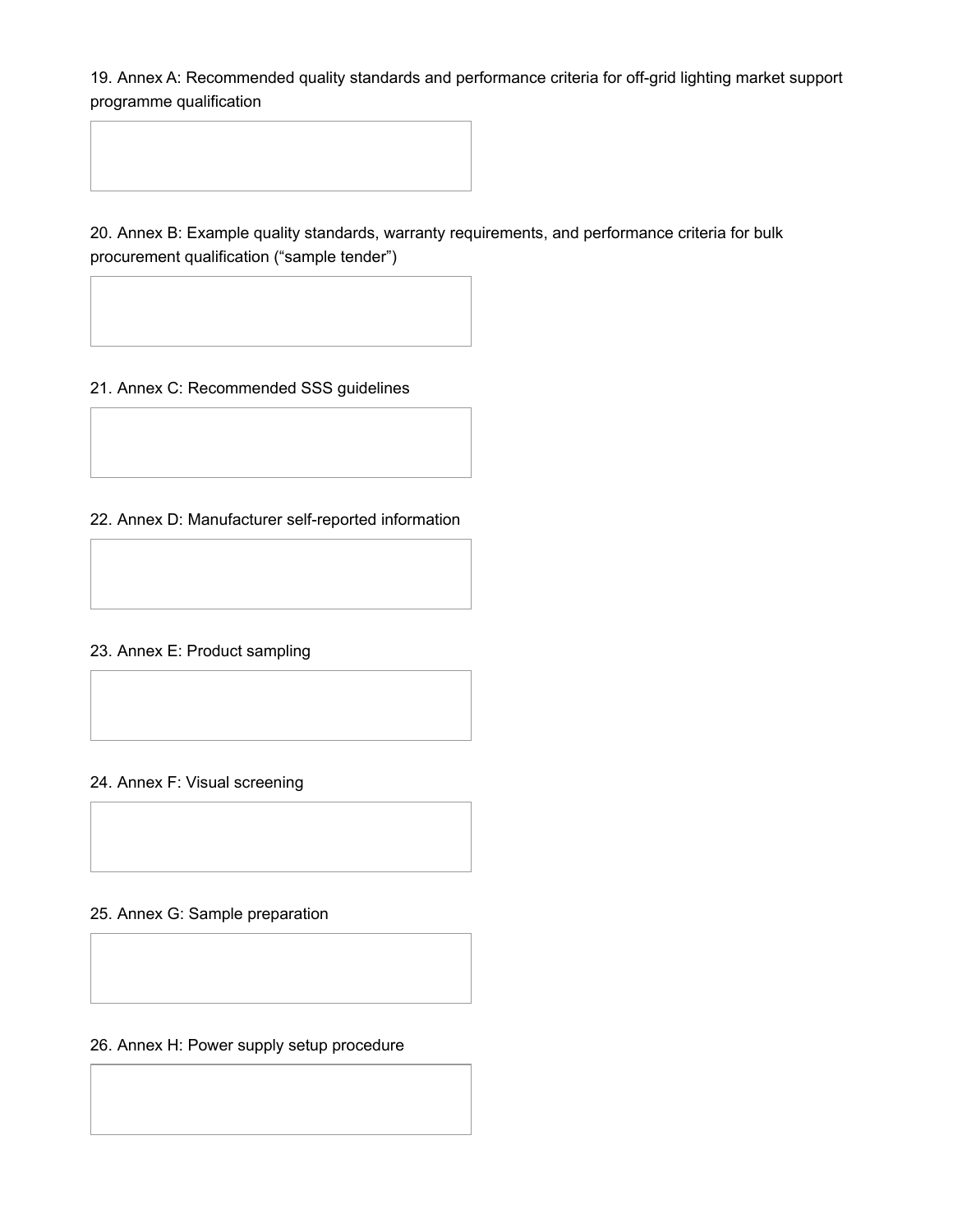# 27. Annex I: Photovoltaic module I V characteristics test

# 28. Annex J: Battery test

29. Annex K: Battery testing recommended practices

30. Annex L: Charge controller behaviour test

31. Annex M: Full-battery run time test

32. Annex N: Full discharge preparation

33. Annex O: Solar Charge Test

# 34. Annex P: Protection Tests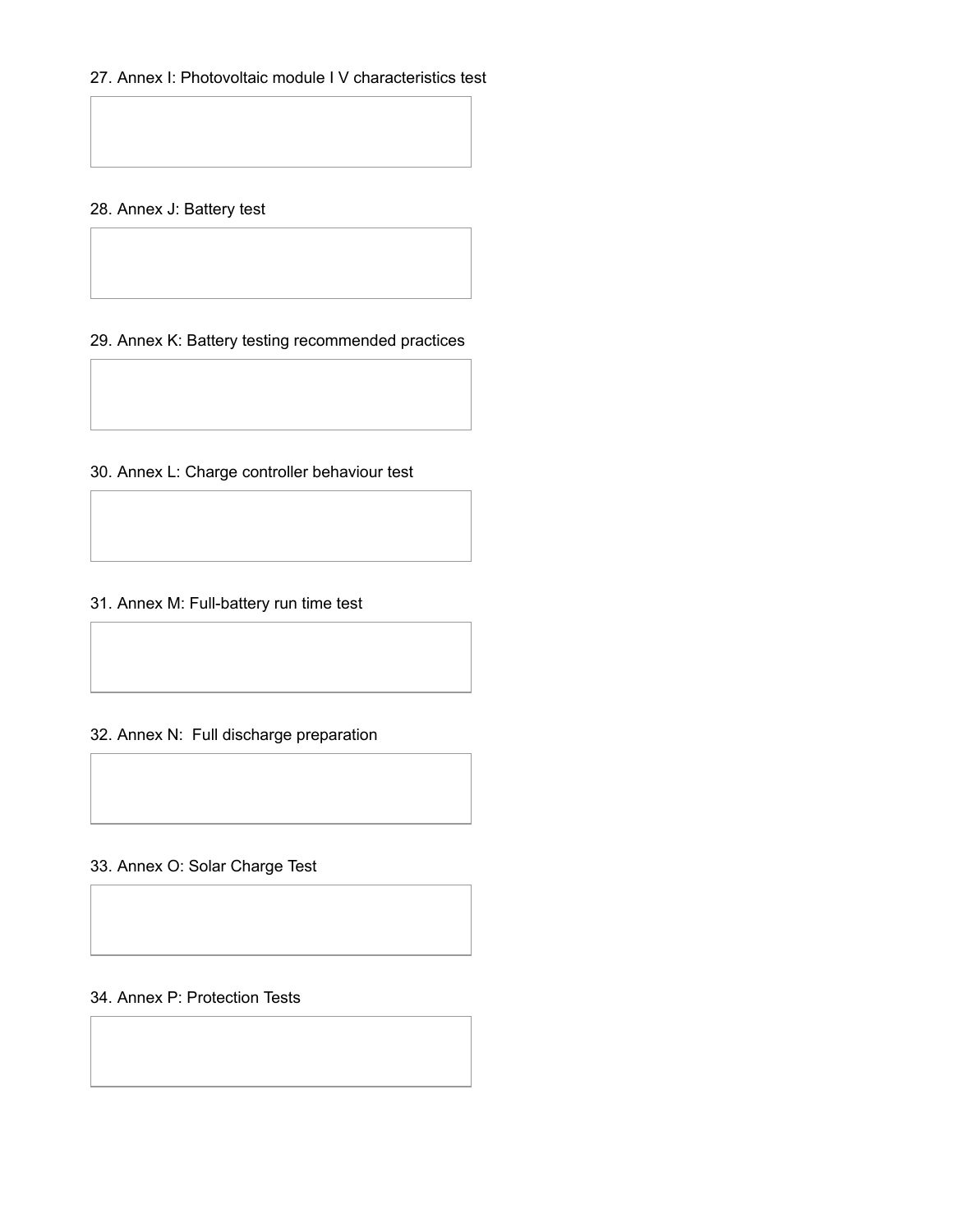36. Annex R: Appliance power consumption

37. Annex S: Energy service calculations

38. Annex T: Battery durability test

39. Annex U: Lumen maintenance test

### 40. Annex V: Light output test

41. Annex W: Light distribution test

42. Annex X: Mechanical durability test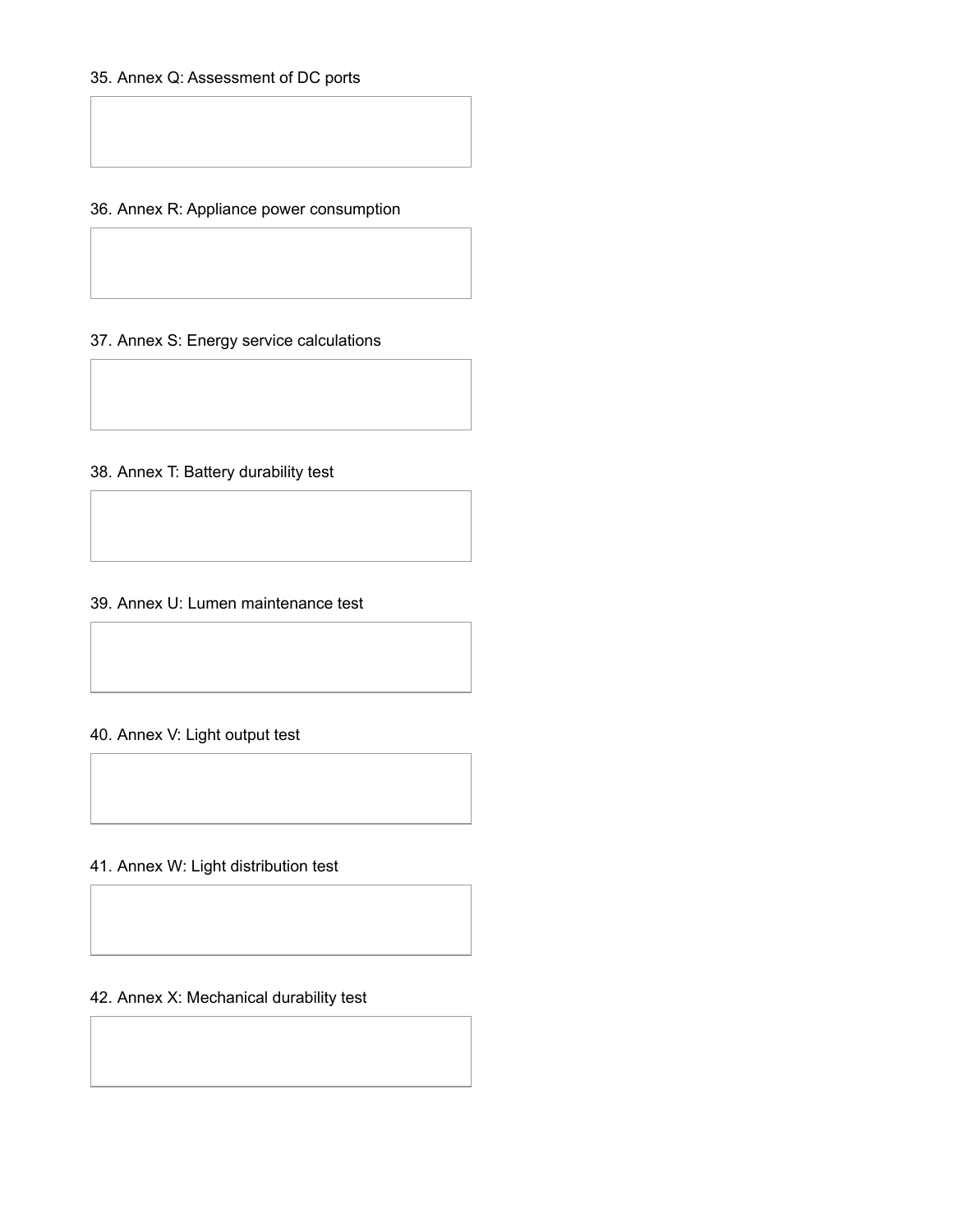43. Annex Y: Physical and water ingress protection test

44. Annex Z: Level of water protection

**NOTE: Annex AA and BB are reserved for the inclusion of methods for testing AC systems. These systems would not be eligible for testing under the Lighting Global program, but other programs may be interested in methods for testing AC systems. We have not yet developed these methods, but intend to largely reference existing test methods.**

45. Annex CC: Equipment requirements

46. Annex DD: Generic appliances

47. Bibliography

**Solar Home System Test Methods and Quality Standards Feedback**

4. Comment on Revised Quality Standards

\* 48. Do you want to provide feedback on the revised Quality Standards?

**Solar Home System Test Methods and Quality Standards Feedback**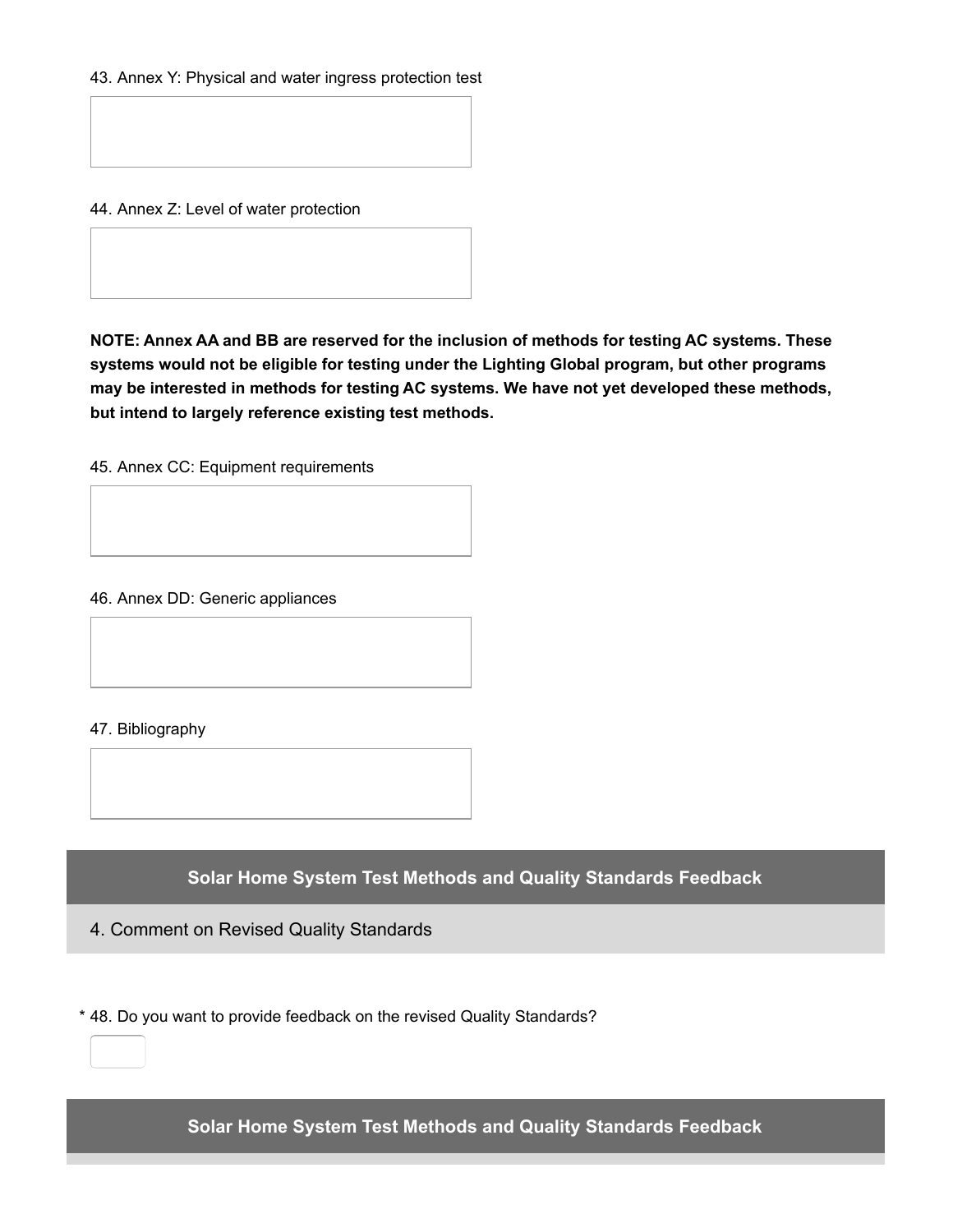**Please review the revised Quality Standards and provide your feedback below. The draft document may be downloaded at: <https://www.lightingglobal.org/qa/stakeholder-engagement/>**

**Note, as with the Lighting Global Quality Standards for pico-products, these Quality Standards will** not be submitted to the IEC at this time and will continue to be maintained by the Lighting Global **program.**

49. Do you agree with the revised eligibility criteria for solar home system kits to be covered under these Standards?

50. Please provide your comments about the eligibility criteria.

51. Do you agree with the proposed Truth in Advertising standards?

52. Please provide your comments about the Truth in Advertising standards.

53. Do you agree with the proposed Lumen Maintenance standards?

54. Please provide your comments about the Lumen Maintenance standards.

55. Do you agree with the proposed Health and Safety standards?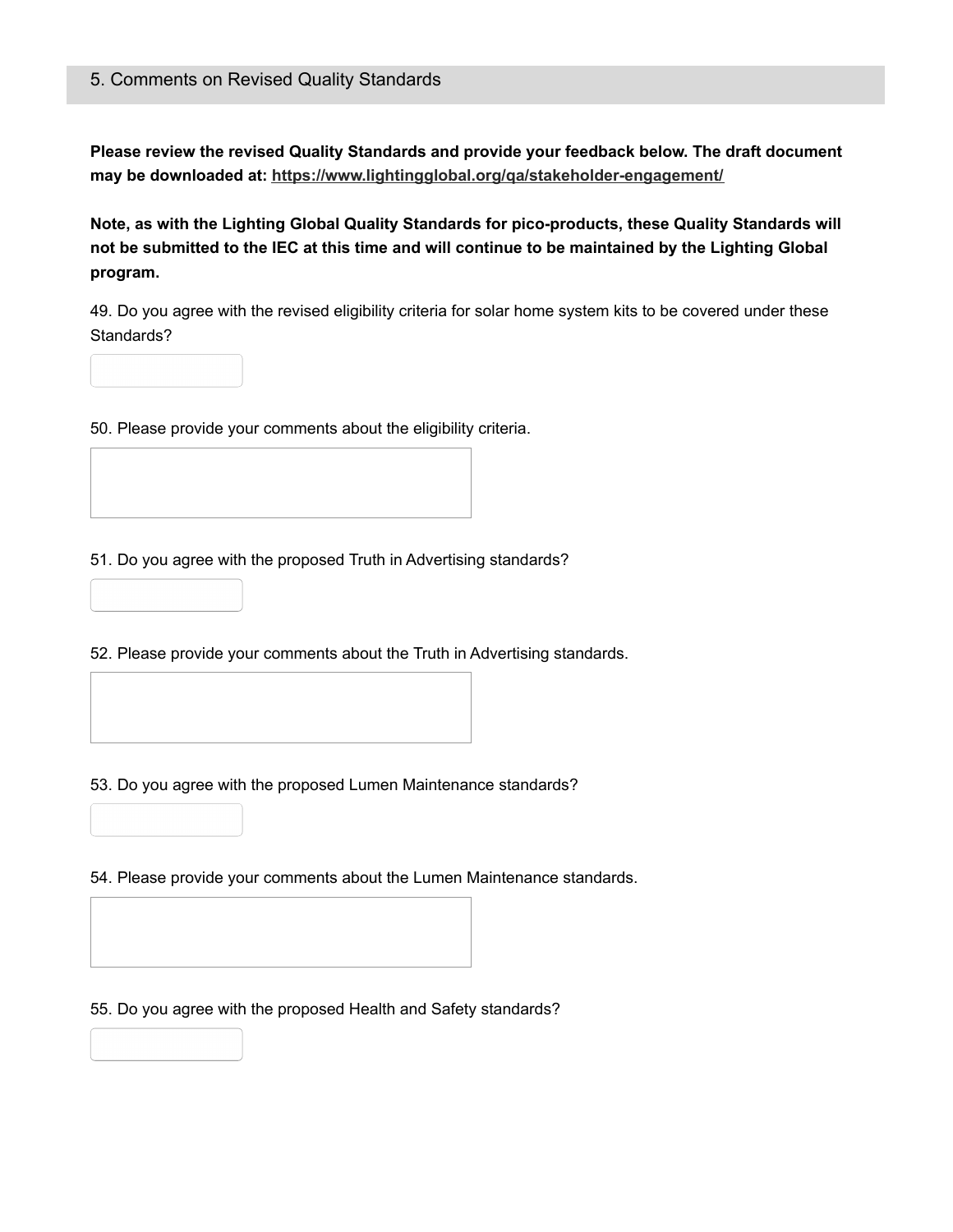56. Please provide your comments about the Health and Safety standards.

57. Do you agree with the proposed Battery standards?

58. Please provide your comments about the Battery standards.

59. Do you agree with the proposed Quality and Durability standards?

60. Please provide your comments about the Quality and Durability standards.



61. Do you agree with the proposed Consumer Information standards?

62. Please provide your comments about the Consumer Information standards.



63. Do you have any other comments about the Lighting Global Solar Home System Quality Standards?

**Solar Home System Test Methods and Quality Standards Feedback**

6. Overall Comments

**Share any comments about the overall framework here. If you have specific comments on either the**